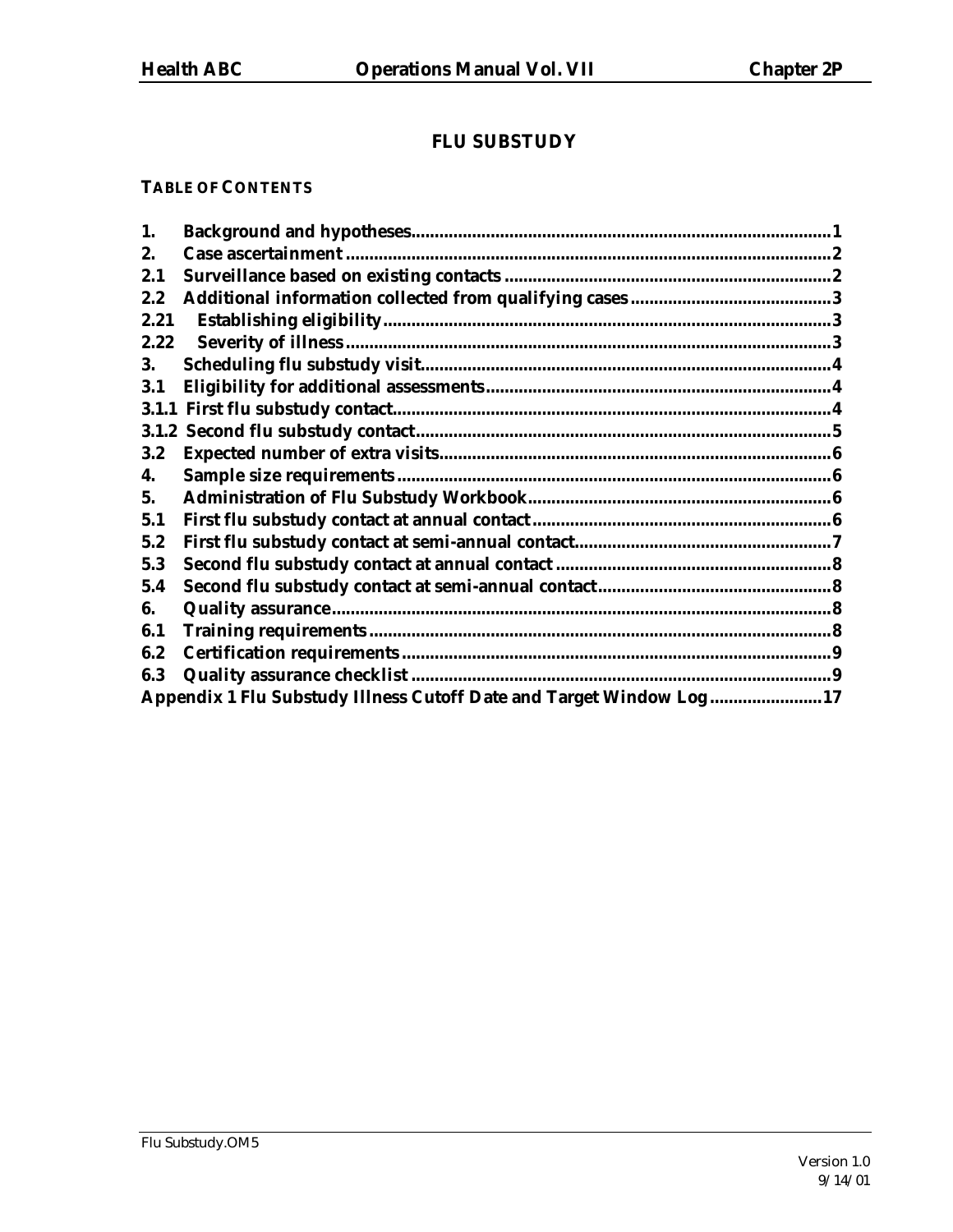# **FLU SUBSTUDY**

# **1. Background and hypotheses**

The long-term impact of respiratory illness accompanied by fever on the physical functioning of the elderly is unknown. Simple inactivity associated with the recuperative process leads to substantial lean body mass (LBM) losses (Buchner & Wagner, 1992; LeBlanc et al, 1992). More importantly, the body's response to the physiologic stress of infectious disease involves accelerated catabolism of skeletal muscle (Wilmore, 1991). In healthy young volunteers infected with pyrogenic pathogens, average weights declined from 3 to 6 pounds depending on the infection, and the weight loss persisted at least 2 weeks following the development of symptoms (Beisel, 1967). The study ended before it could be determined whether or when lost weight was recovered. Average nitrogen losses from the catabolism of skeletal muscle ranged from 20 to 50 grams. Nitrogen loss correlated with the duration and severity of fever and differed from pair-fed controls. Not only did the pair-fed controls lose less nitrogen; they also regained it quite readily (unlike infected volunteers) upon the return to normal feeding patterns.

The loss of skeletal muscle resulting from infection may have direct functional effects and also confer increased risk for future ailments. Direct effects of catabolic illness would include a loss of general strength which is an important component of overall functional status and can lead to need for assistance in ambulation, gait instabilities and increased risk of falls (Bjorntorp & Evans, 1992; Buchner & Wagner, 1992). The indirect consequences derive from increased frailty due to the loss of protein reserves necessary to face future physiologic insults (Buchner & Wagner, 1992). These might include an increased risk of secondary infection following subsequent illness and increased risk of complications following surgical interventions (Windsor & Hill, 1988; Tellado et al, 1989). These losses may be of particular consequence in the elderly, since lower levels of physical activity may lead to incomplete recovery of skeletal tissue and, hence, retarded recovery of functional capacity (Buchner & Wagner, 1992).

The substudy will provide information complementary to that being collected for the main study. The main study will be able to examine the role of LBM and changes in LBM as a predictor of incident disability. If, as hypothesized by the overall study, decreased LBM is a predictor of incident disability; the next step will be to examine risk factors for LBM decline. Understanding the determinants of decline may help in designing novel interventions to forestall the development of disability. The proposed substudy will provide important and specific information regarding the role of a common exposure, respiratory illness with fever, in causing the acute loss of lean body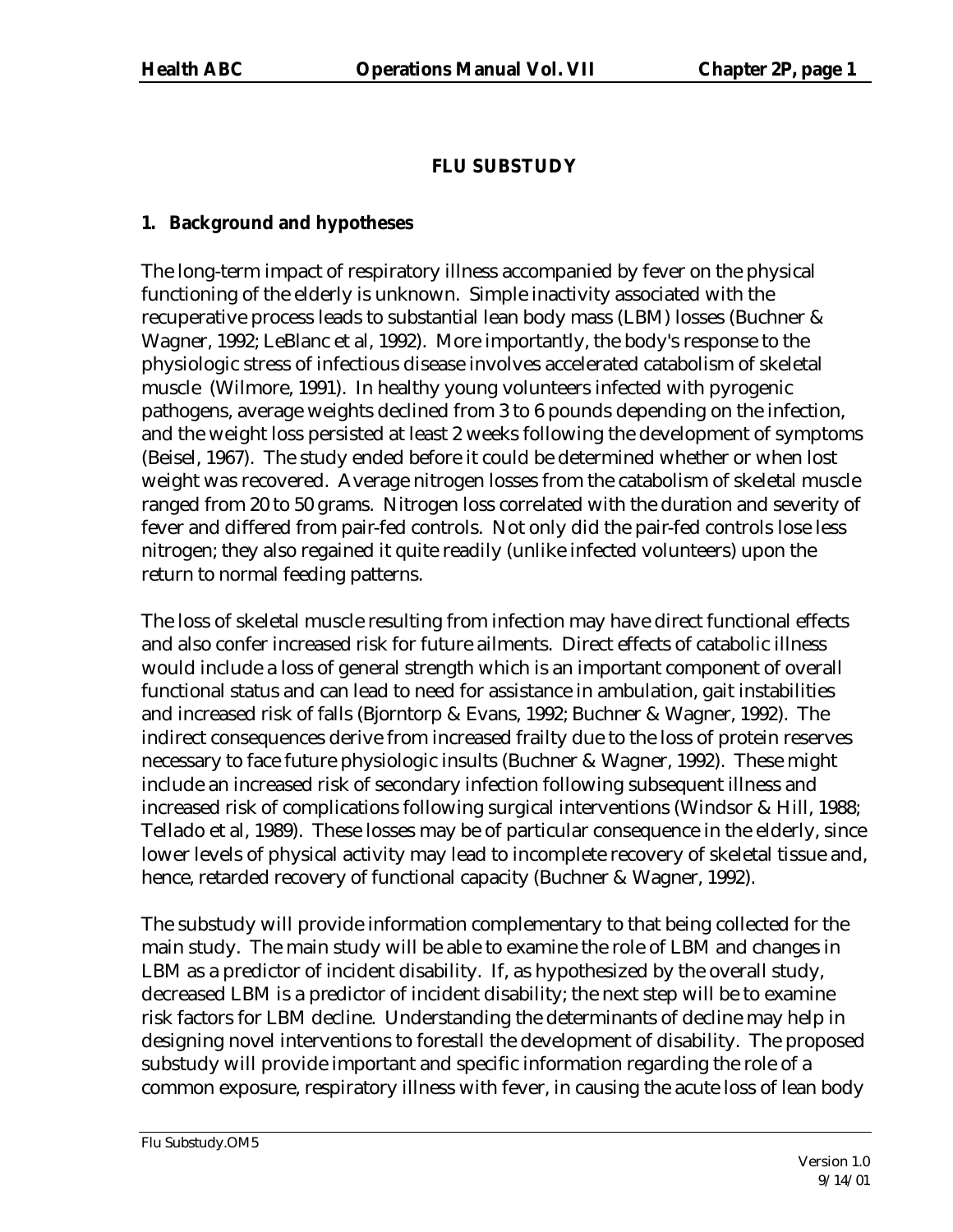| <b>Health ABC</b> |  |
|-------------------|--|
|                   |  |

mass through the catabolism of skeletal muscle during the symptomatic phase of the disease. Furthermore, it will provide specific information regarding when and whether LBM is regained following an acute illness episode and what the correlates of the recovery of LBM might be. Moreover, the functional impact of respiratory illness in the community dwelling elderly is poorly understood. However, it is known that acute respiratory illness with fever (ARIF) is common in elderly persons and often leads to extensive periods of inactivity. ARIF is also frequently associated with complications such as severe bronchitis, pneumonia, falls, and hospitalization. This substudy will provide novel information regarding respiratory illness and functional limitations in the elderly.

# **Hypotheses:**

Three hypotheses will be tested.

- 1. Participants experiencing an acute respiratory illness with fever (ARIF) will lose more lean body mass and grip strength and will have a greater decrease in walking speed, compared to participants not experiencing such an illness;
- 2. The severity of an ARIF, as defined by bed-days and symptom-days will predict the extent of change in the physiologic and functional variables assessed above;
- 3. In those experiencing an ARIF, recovery, as measured by increasing muscle strength, regain of LBM and increased walking speed will be related to the level of physical activity following the illness.

# **2. Case ascertainment**

# **2.1 Surveillance based on existing contacts**

Cases will be identified based on self-report of respiratory illness with fever on either the semi-annual call or the annual clinic visit interview. Those reporting that they had a cold or flu that kept them in bed for most of a day that was accompanied by a fever of at least 100° F would qualify for the substudy. The questions read:

*Since we last spoke to you about 6 months ago, have you had a cold or flu that was bad enough to keep you in bed for all or most of the day?*

*If "yes": Was your temperature taken? If "yes": Was your temperature 100° or higher?*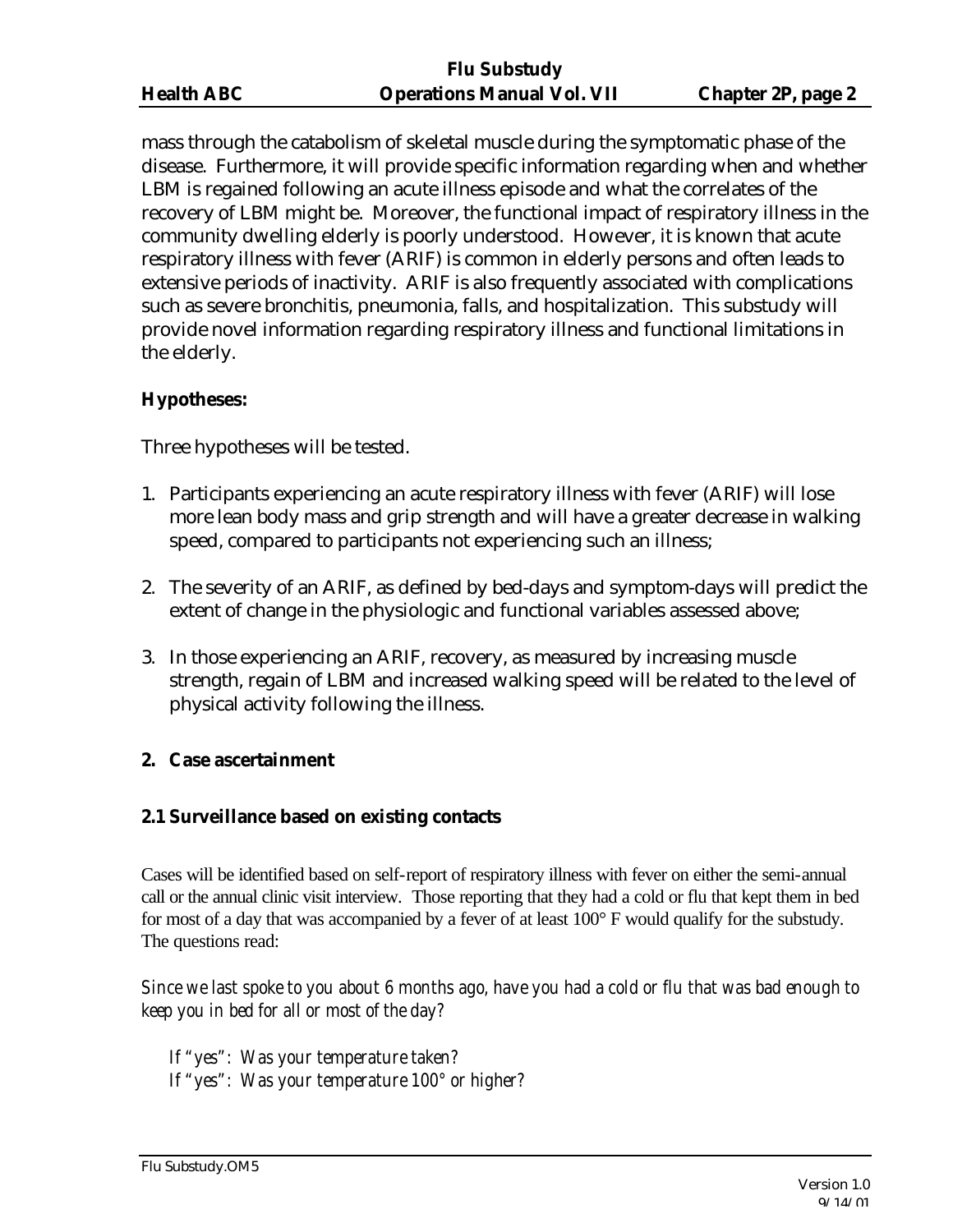Those answering "yes" will be asked additional questions to determine eligibility.

# **2.2 Additional information collected from qualifying cases**

# **2.21 Establishing eligibility**

Eligibility determination is based on a questionnaire (see attached). In order to be eligible for the study, participants must have had a respiratory illness with a measured fever of more than 100° F no more than 2 months and 3 weeks before the date of phone contact. The timing is important because the study will collect blood samples that will help identify the infecting illness. Blood samples taken too soon or too late after the infecting illness may be misleading in this regard. Also, the physical assessments for the study need to be obtained in an interval that is not so close to the illness so that the participant may not have recovered, but not so far from the illness that the recovery process is nearly completed.

The first two pages of the Flu Substudy Eligibility Assessment form guide the interviewer in determining whether or not the participant is eligible to be part of the flu substudy:

- The examiner will write in the illness cutoff date (transcribed from the Flu Substudy Illness Cutoff Date and Target Window Log (see Appendix 1) provided for each clinic) on the first page of the Flu Substudy Eligibility Assessment data collection form in order to ask Question #2 (page 1): "Did this illness start after [illness cut-off date]?" If it did occur after this date, the participant is not eligible to be part of the flu substudy.
- The participant will then be asked if their temperature was taken during this illness (Question #4, page 2). If their temperature was not taken, they are not eligible to be included in the flu substudy.
- The answer to Question #5 (page 2) regarding how high the participant's temperature was, will also determine whether or not the participant is eligible to be in the flu substudy. If the temperature is 100° F or lower, they are not eligible.

The participant may have had more than one febrile illness in this time period, but a minimum of one illness is required.

# **2.22 Severity of illness**

The second portion of the Flu Substudy Eligibility Assessment form includes questions about the illness experience, including how long it was until the participant felt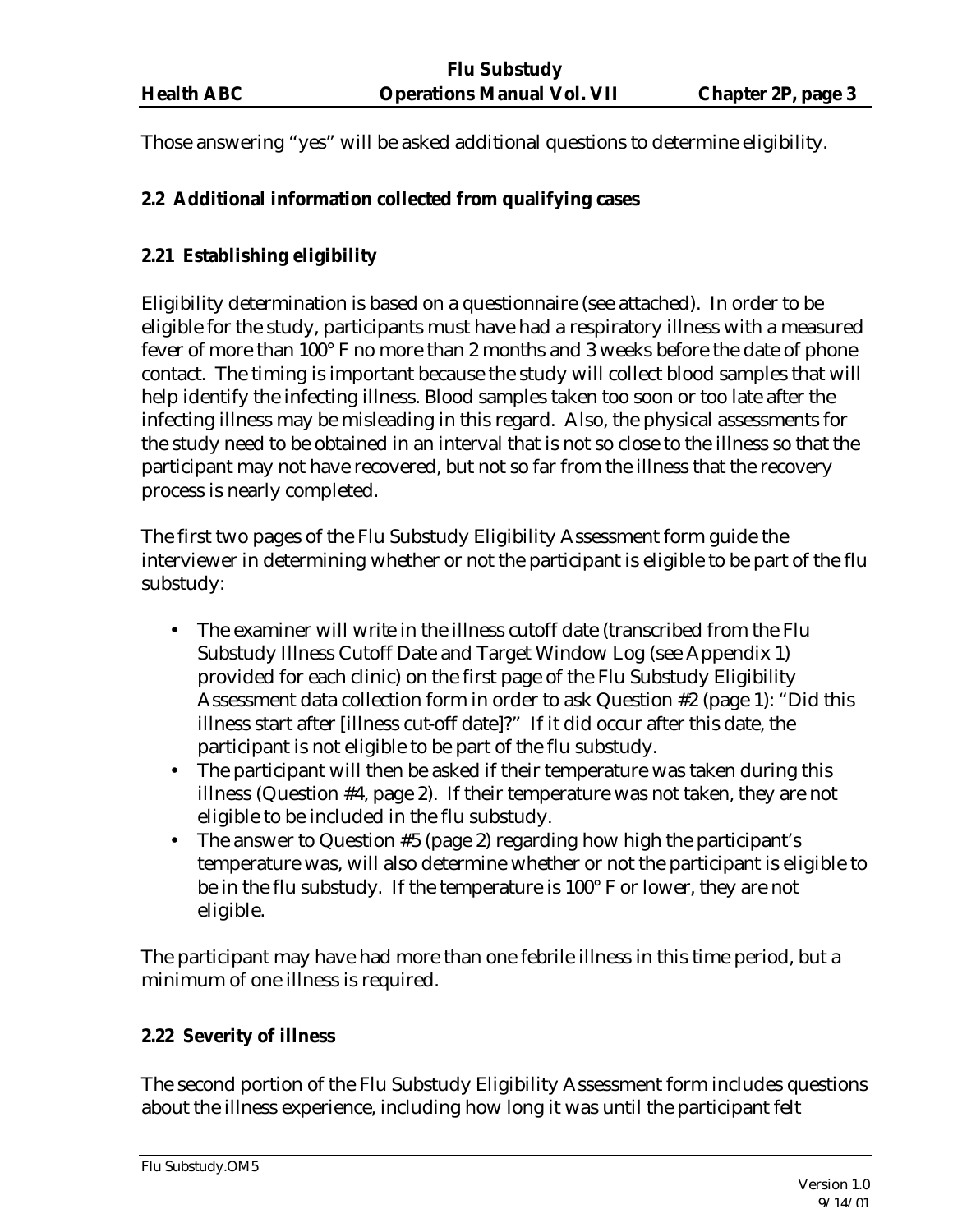| <b>Health ABC</b> |  |
|-------------------|--|
|                   |  |

completely recovered, specific symptoms, highest temperature, and number of days with fever, number of days in bed, number of days with restricted activity, number of days with no or limited appetite, consultation with a physician or other health professional and number of illness episodes. The second portion of the Flu Substudy Eligibility Assessment form also includes questions about the participant's other illnesses during the previous 6 months.

# **3. Scheduling flu substudy visit**

Two visits are required for the flu substudy; one visit taking place from 4 to 12 weeks after the illness episode, and one 6 to 9 months following the illness episode (i.e., 3 to 6 months after the first flu substudy contact). It is intended that at least one of these visits be the routinely scheduled annual clinic visit.

If a participant has had multiple ARIF's in the previous 12-week period, visits should be scheduled based on the occurrence of the most recent episode.

# **3.1 Eligibility for additional assessments**

# **3.1.1 First flu substudy contact**

The first flu substudy visit should take place between 4 and 12 weeks after the date of onset of the qualifying illness. If the illness is ascertained during the Semi-annual Telephone Contact, the examiner should determine whether an appointment could be scheduled in this interval. To determine the time parameters within which the participant should be seen, refer to the Flu Substudy Illness Cutoff Data and Target Window Log (Appendix 1) to find the target window for that participant. For example, if a participant's Semi-annual Telephone Contact is on 2/11//01, their Flu Substudy Eligibility Assessment form is completed on this call, and they are eligible to be part of the flu substudy, you would look at the column across from 2/11/01 entitled: "Target Window to schedule first flu substudy visit if eligibility assessment is done as part of the Semi-annual Telephone Contact" and see that this participant has to be seen between 2/11/01 and 2/25/01. If an appointment cannot be made within this window then no substudy visit should occur. The first flu substudy contact should be done at the clinic, if possible. Its components include:

CES-D Weight Grip Strength Chair Stands

Flu Substudy.OM5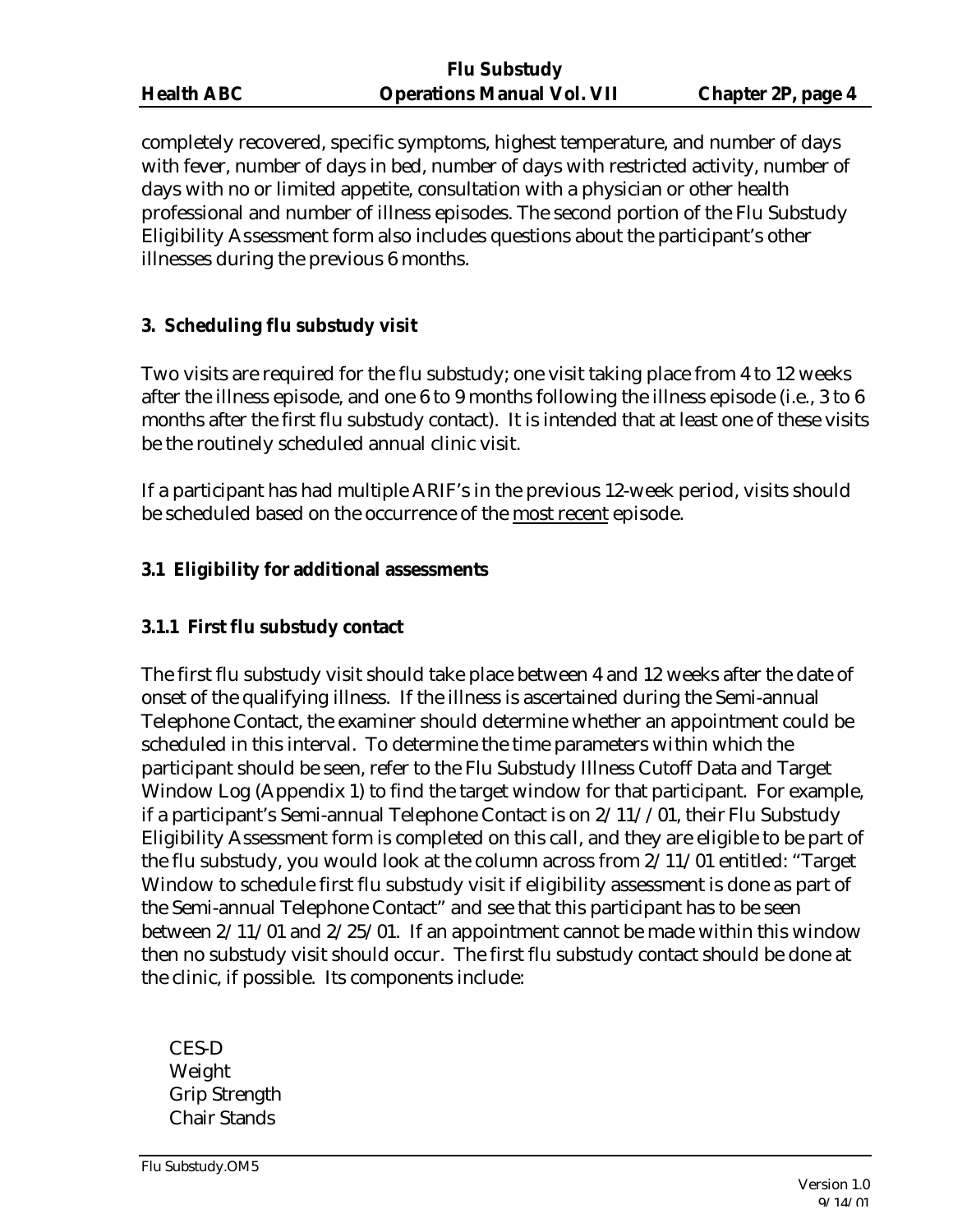Standing Balance 4-Meter Walk Isometric Strength (Chair) DXA Blood for one 5 ml red top tube (serum to be aliquoted and stored)

If the illness is ascertained at the annual clinic visit and the annual clinic visit is occurring between 4 and 12 weeks after the onset of the qualifying illness additional components may need to be added to the in-clinic exam. Specifically, these are home exam components that may not be in a given year's clinic visit (short walk, lower extremity performance tests, certain questionnaire items, grip strength and isometric chair, and serum collection). There are clear instructions in the Flu Substudy Workbook for the examiner regarding which components of the Flu Substudy exam to administer (see Section 5 below). If the visit is outside of this window, continue with the annual visit as specified in that year's protocol and do not administer the Flu Substudy Workbook at that time.

# **3.1.2 Second flu substudy contact**

The second flu substudy contact should occur 6 to 9 months after the end of the qualifying illness episode (i.e., 3 to 6 months after the first flu substudy contact). If the original post-illness assessment was done as a special visit following the Semi-annual Telephone Contact, the recovery assessment (second flu substudy contact) should be the next annual clinic visit with the additional components if not already included in the annual exam.

The components of the second flu substudy contact are the same as the first flu substudy components except physical activity questions are added and no blood for serum is collected. Its components are:

CES-D Physical Activity questions Weight Grip Strength Chair Stands Standing Balance 4-Meter Walk Isometric Chair DXA

If the original assessment was done as a part of an annual clinic visit, a special visit should be scheduled 3 to 6 months after the annual exam. The same Flu Substudy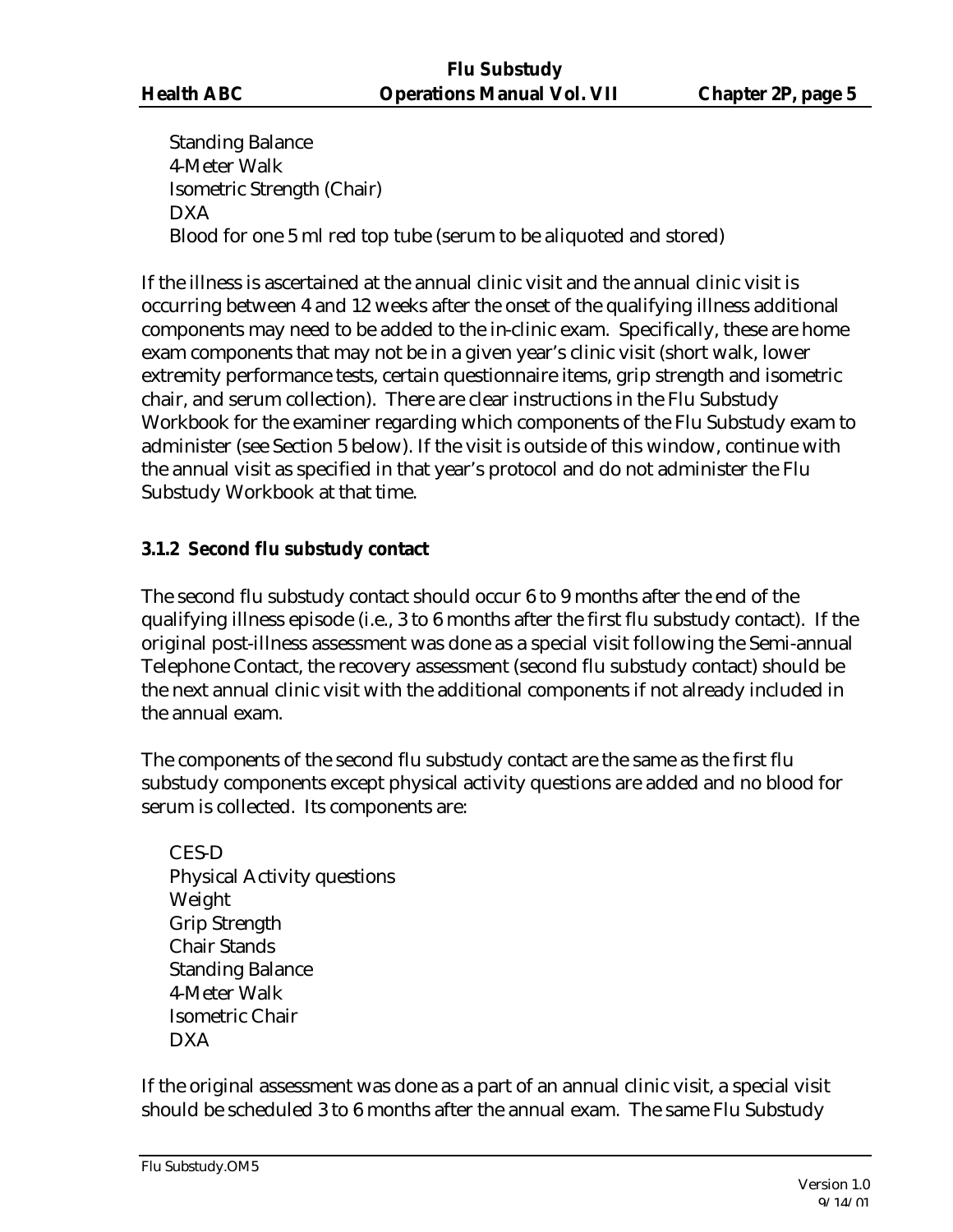Workbook is used for both the first flu substudy contact and the second flu substudy contact. The instructions on the Flu Substudy Workbook are clear about which components to administer at each contact.

# **3.2 Expected number of extra visits**

Based on data from 763 18-month phone visits, 26 participants reported having had an illness accompanied by fever in the past 3 months. Assuming this sample is representative, one may project that the proposed surveillance will identify up to 208 eligible cases per year. Sample size estimates (see below) indicate that the sub-study will require approximately 200 ARIF participants. Spreading this number out over the remaining years of the study and leaving a cushion for ineligible cases, refusers and attrition, the substudy will require an extra 66 additional clinic visits per year studywide.

### **4. Sample size requirements**

The first study hypothesis will compare the mean lean body mass (LBM) change in ARIF to non-ARIF participants. The expected change in non-ARIF sufferers will be derived from data from the parent cohort. Based on data from Year 1 and Year 2 in a subset of Health ABC participants, the standard deviation of the change is expected to be 1.7 kg. The number of ARIF participants needed to detect a 0.5 kg difference in the change in LBM between ARIF participants and non-ARIF participants with 80% power is 122, assuming a Type I error rate of 5% and the use of two-tailed significance test. The other measures specified in the first hypothesis are not as central, so no sample size calculations are provided.

The second two hypotheses will correlate amounts of body composition and functional change with either illness severity or physical activity among those suffering an ARIF. The sample size therefore is driven by the proportion of variation in change that can be accounted for by the independent variables. A sample size of 200 will permit the detection of a univariate R-square of .04 with 80% power. Thus, with 200 qualifying cases even relatively modest associations will be able to be detected.

# **5. Administration of Flu Substudy Workbook**

# **5.1 First flu substudy contact at annual contact**

1. Mark "First flu substudy contact" and "at annual contact" on page #1 of the Flu Substudy Workbook. Record whether this is a home visit or a clinic visit. Record the month or year of contact.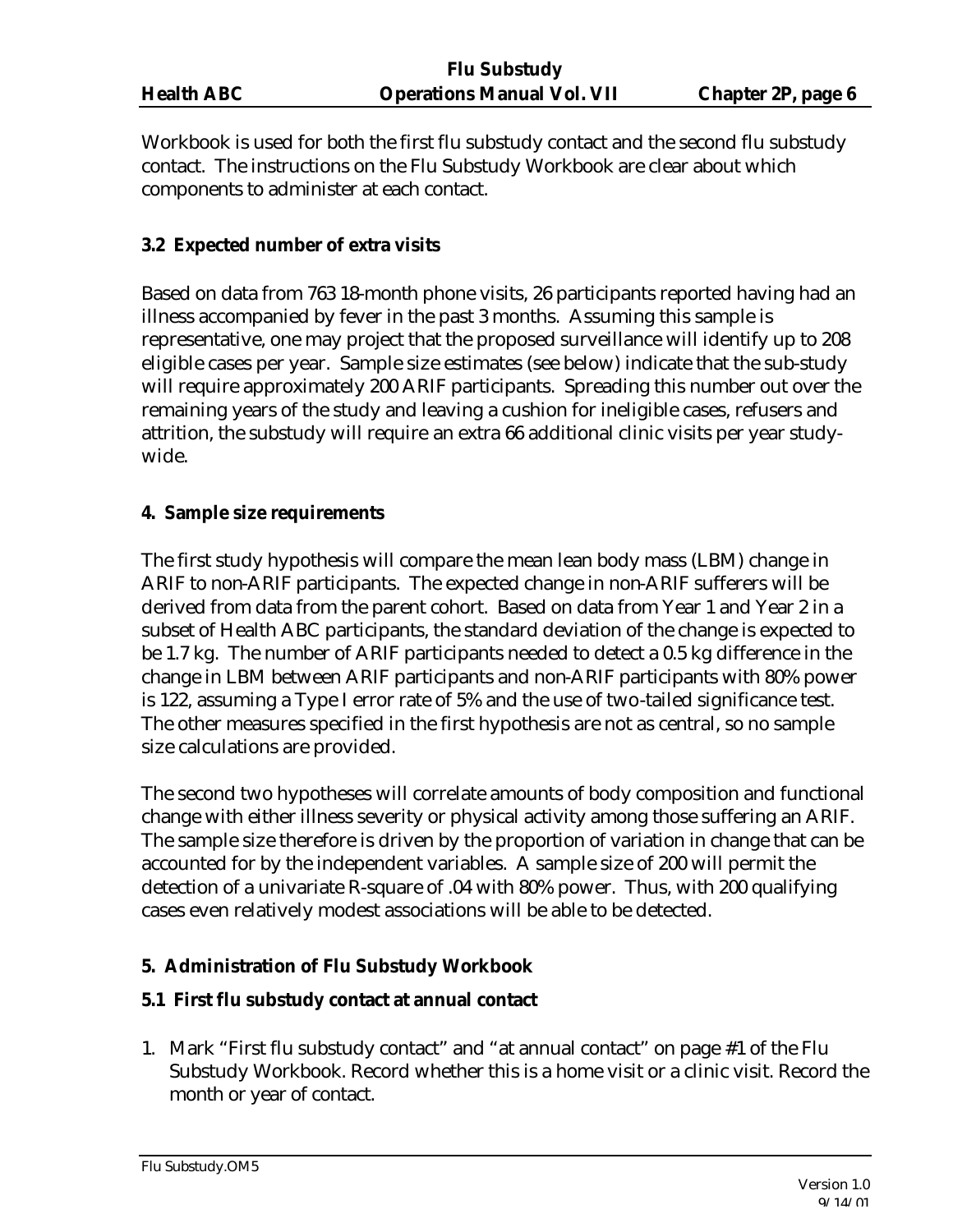- 2. Follow the directions on the Flu Substudy Workbook. For example, on Question #1, you will be asked if this visit is in conjunction with an Annual Clinic Visit. Mark "Yes" and determine whether or not the physical activity questions are being asked during this year's annual clinic visit. If "Yes" you will be directed to go to question #6; if "No" you will ask the physical activity questions. When you get to the testing portion of the workbook (starting with Weight), you will be directed to go to Grip Strength since weight is always taken at each clinic visit. You will then be asked whether or not Grip Strength is part of this year's clinic visit and if it is you will not have to administer the grip strength test. You would go to the next test in the workbook and repeat the same procedure for each test – i.e., determine whether or not that test was being done at this year's clinic visit and skip the test if it is already part of the clinic visit workbook for that year.
- 3. When you get to page 17 (Phlebotomy), you will be asked whether this visit is in conjunction with a Year 4 or Year 6 annual clinic visit, and if it is, you will skip the phlebotomy and go to page 20 (DXA), mark that this visit is in conjunction with an annual clinic visit, and complete the Flu Substudy Procedure Checklist on page 1 of the Flu Substudy Workbook.

# **5.2 First flu substudy contact at semi-annual contact**

- 1. Mark "First flu substudy contact" and "at semi-annual contact" on page #1 of the Flu Substudy Workbook. Record whether this is a home visit or a clinic visit. Record the month or year of contact.
- 2. You will start on Question #1 on page 2; i.e., the entire questionnaire component of the Flu Substudy Workbook will be administered.
- 3. Administer all of the tests in the Flu Substudy Workbook, including the blood draw. One 5 mL serum tube should be drawn. This serum sample should be allowed to clot, should be centrifuged, and aliquoted into a single 1 mL aliquot that will be frozen and sent to McKesson. Special barcode labels with a distinct series of barcode numbers (1000-xx and up for Memphis and 2000-xx and up for Pittsburgh) have been sent to each field center. Make absolutely sure that the Phlebotomy and Laboratory Processing Forms in the Flu Substudy Workbook (pages 17-19) accompany the cryovials to McKesson. Please put the flu substudy samples in the same freezer boxes as the regular annual clinic visit samples. Do not make blind duplicate aliquots with these samples.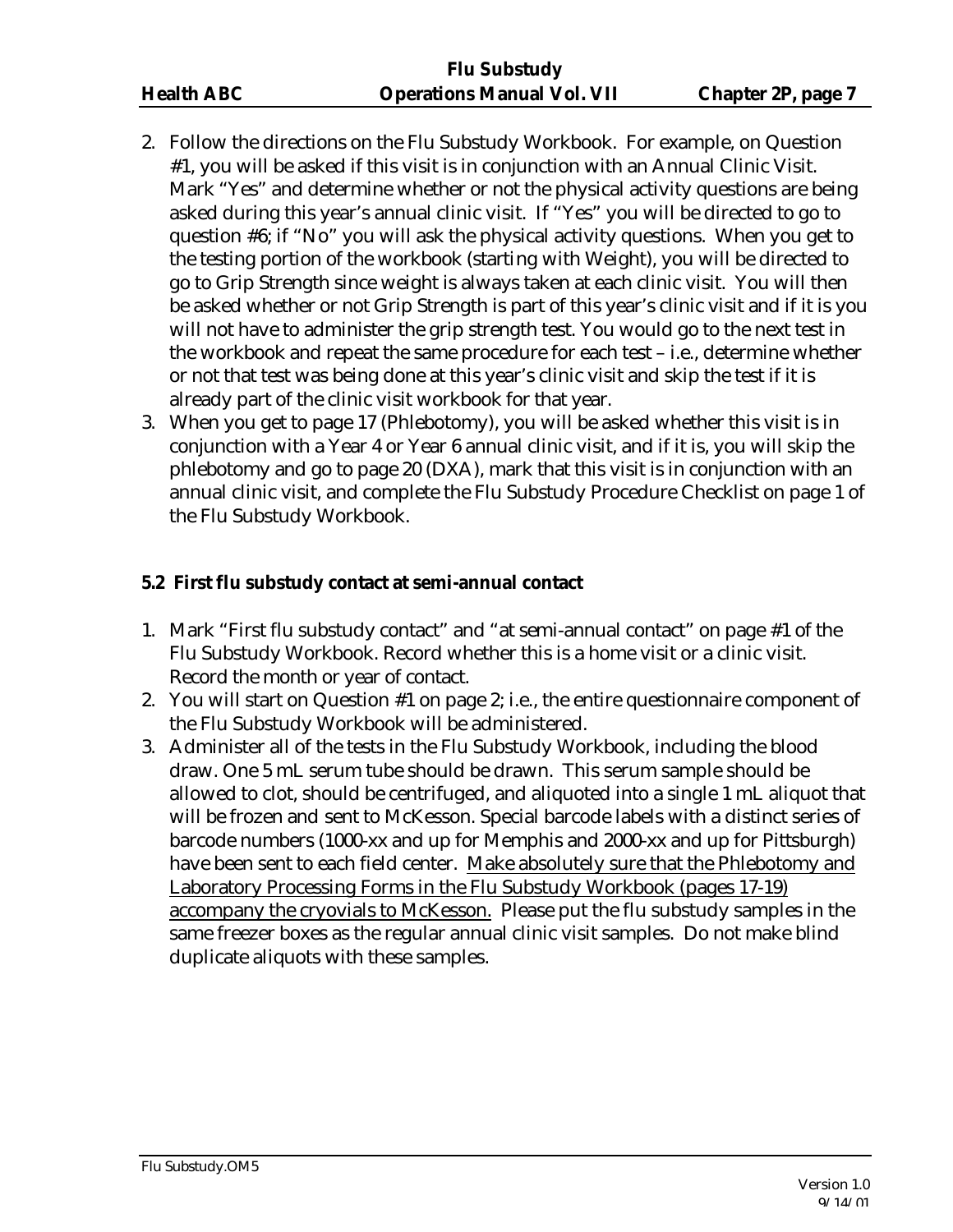### **5.3 Second flu substudy contact at annual contact**

- 1. Mark "Second flu substudy contact" and "at annual contact" on page #1 of the Flu Substudy Workbook that. Record whether this is a home visit or a clinic visit. Record the month or year of contact.
- 2. Follow the directions on the Flu Substudy Workbook. For example, on Question #1, you will be asked if this visit is in conjunction with an Annual Clinic Visit. Mark "Yes" and determine whether or not the physical activity questions are being asked during this year's annual clinic visit. If "Yes" you will be directed to go to question #6, if "No" you will ask the physical activity questions. When you get to the testing portion of the workbook (starting with Weight), you will be directed to go to Grip Strength since weight is always taken at each clinic visit. You will then be asked whether or not Grip Strength is part of this year's clinic visit and if it is you will not have to administer the grip strength test. You would go to the next test in the workbook and repeat the same procedure for each test – i.e., determine whether or not that test was being done at this year's clinic visit and skip the test if it is already part of the clinic visit workbook for that year.
- 3. When you get to page 17 (Phlebotomy), you will be asked whether this visit is a first visit, and since it is not, you will mark "No" and go to DXA.
- 4. Since this is an annual visit, you will mark "yes" on question #1 on page 20 (DXA), and complete the Flu Substudy Workbook Procedure Checklist on page 1 of the Flu Substudy Workbook.

# **5.4 Second flu substudy contact at semi-annual contact**

- 1. Mark "Second flu substudy contact" and "at semi-annual contact" on page #1 of the Flu Substudy Workbook. Record whether this is a home visit or a clinic visit. Record the month or year of contact.
- 2. You will start at Question #1 on page 2; i.e., the entire questionnaire component of the Flu Substudy Workbook will be administered.
- 3. Administer all of the tests in the Flu Substudy Workbook, with the exception of the blood draw, and complete the Flu Substudy Workbook Procedure Checklist on page 1 of the Flu Substudy Workbook.

# **6. Quality assurance**

# **6.1 Training requirements**

The examiner requires no special qualifications or prior experience to perform this assessment. Training should include.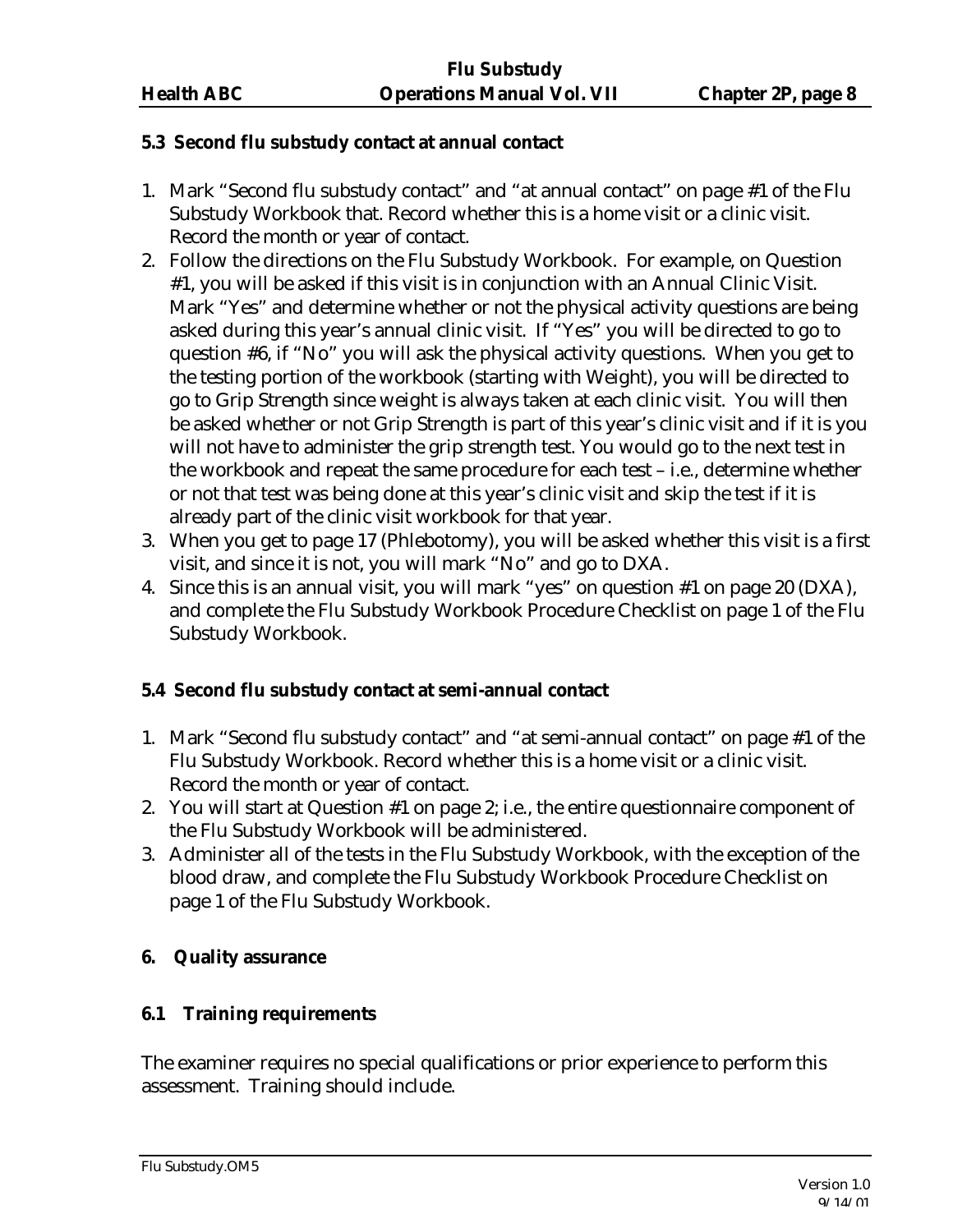- Read and study operations manual chapter on the Flu Substudy
- Read and study operations manual chapters on each individual component of the Flu Substudy Workbook
- Discuss protocol and data collection forms with local expert or QC Coordinator

### **6.2 Certification requirements**

- Complete training requirements
- Recite eligibility criteria for cases
- Observation and evaluation of two to three *mock* Flu Substudy eligibility assessments by the QC Coordinator or their designate.
- Observation and evaluation of one *actual* Flu Substudy eligibility assessment by the QC Coordinator or their designate.
- Complete recent (within the year) certification is required for any examiner administering any particular component of the flu substudy: i.e., Interview, Weight, Grip strength, Performance Measures, Isometric strength; Phlebotomy; Laboratory processing; DXA
- Complete two Flu Substudy Eligibility Assessment forms and two Flu Substudy Workbooks and have reviewed by QC Coordinator:

# **6.3 Quality assurance checklist**

# **ELIGIBILITY**

- $\Box$  Records correct month or year of contact on Flu Substudy Eligibility Assessment form
- $\Box$  Records correct type of contact on Flu Substudy Eligibility Assessment form
- $\Box$  Correctly determines whether the participant should or should not be included in the Flu Substudy, i.e., administered the Flu Substudy Workbook

 $\Box$  Correctly completes Question #15 on the Flu Substudy Eligibility Assessment form regarding how many colds or bouts of flu the participant reported having.

# **FLU SUBSTUDY WORKBOOK**

- $\Box$  Correctly records Type of Substudy Contact.
- $\Box$  Correctly follows skip pattern to determine which tests to administer
- $\Box$  Reads questions exactly as written on the Flu Substudy Workbook (same order, same wording).
- $\Box$  <br> Response options read/not read when appropriate
- $\Box$  Follows skip pattern in Flu Substudy Workbook.
- $\Box$  Accurately records participant's responses on Flu Substudy Workbook.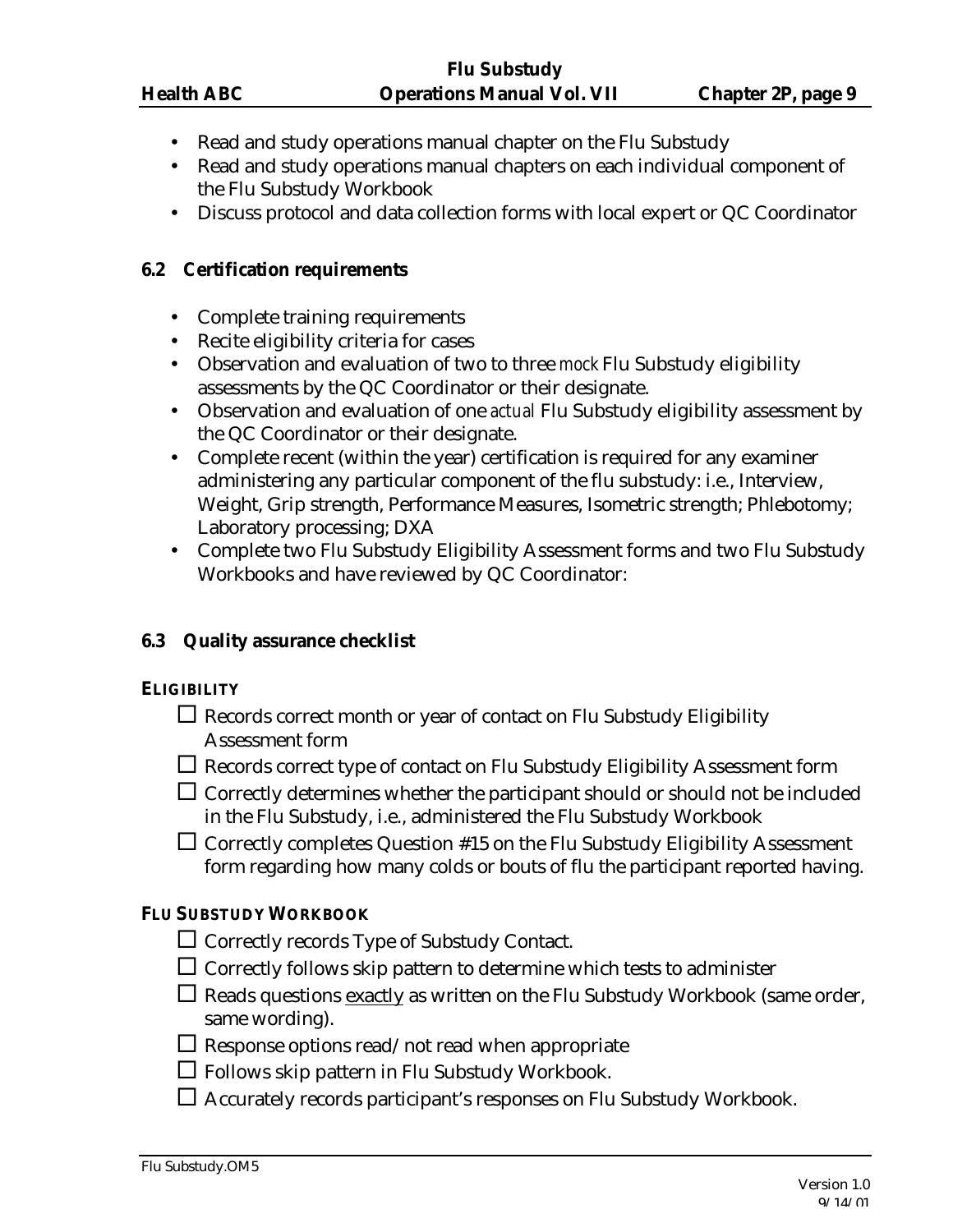- $\Box$  Follows the guidelines for recording data on scannable forms.
- $\Box$  At the end of interview, reviews Flu Substudy Workbook for completeness.
- $\square$  Correctly completes form

#### **INTERVIEWING TECHNIQUES**

- $\Box$  Reads slowly, speaks clearly and uses appropriate inflection when speaking
- $\Box$  Reduces the chance of bias by maintaining a neutral attitude towards the participant
- $\Box$  Is able to elicit accurate and complete information using non-directive probes
- $\Box$  Keeps interview on track by presenting questions at a regular pace.
- $\Box$  Focuses participant's attention on questions while always being polite.
- $\Box$  Treats participant with respect
- $\square$  Maintains a professional and friendly manner

### **WEIGHT**

 $\Box$  Check box if a Year 5 Weight certification form for the examiner has already been sent in to the Coordinating Center. If the examiner is certified to administer the Year 5 Weight measurement, skip to Grip certification on page 4.

#### **Training Requirements**

No special qualifications or experience are required to perform this assessment. Training should include:

- Read and study manual
- Attend Health ABC training session on techniques (or observe administration by experienced examiner)
- Practice on other staff or volunteers (Goal: minimize differences between repeat measurements)
- Discuss problems and questions with local expert or QC officer

#### **Certification Requirements**

- Completes training requirements
- Conducts exam on two volunteers while being observed by QC officer:
	- According to protocol, as demonstrated by completed QC checklist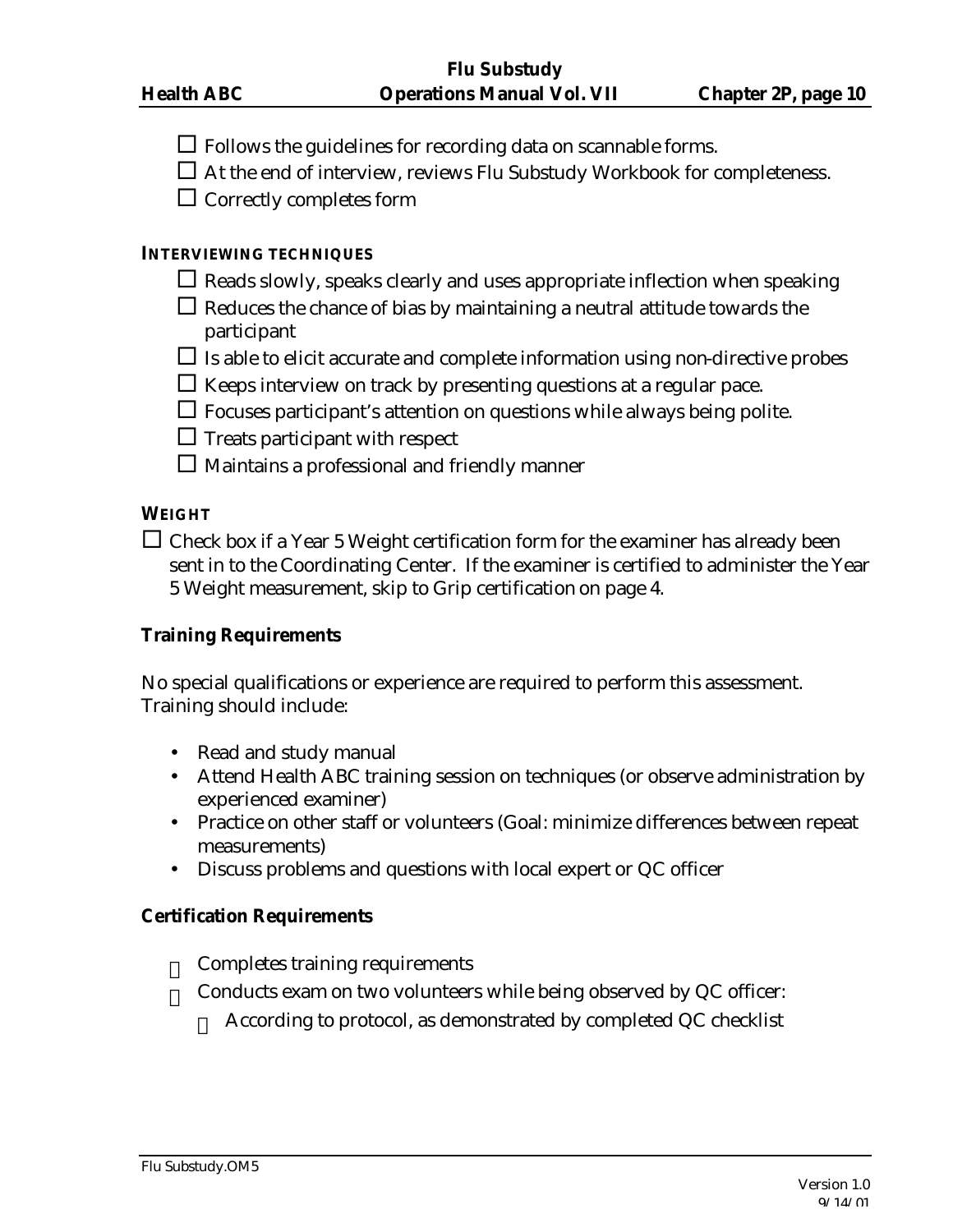#### **Quality Assurance Checklist**

 $\Box$  Participant is encouraged to use bathroom prior to measurement

- $\Box$  Measurement is made without shoes, heavy jewelry, or heavy objects in pockets
- $\square$  Immediately records weight to nearest 0.1 kg if using kg scale
- $\square$  Ensures that participant stands still in center of platform
- $\Box$  Tells participant weight in pounds (and kilograms if using a kilogram scale)
- $\Box$  Reviews form for completeness
- $\square$  Correctly completes form
- $\Box$  Checks Data From Prior Visits Form and determines if participant has lost  $\geq$ 10% of their weight since the last annual visit

### **GRIP STRENGTH**

# **Training Requirements**

The technician requires no special qualifications for performing this assessment. The training should include:

- Read and study manual
- Attend Health ABC training session on techniques (or observe administration by experienced examiner)
- Practice on other staff or volunteers
- Discuss problems and questions with local expert or QC officer

# **Certification Requirements**

- Completes training requirements
- Demonstrates maintenance check of dynamometer and adjustment of dynamometer handles
	- **• Posts**: Remove the adjustable handle and check that each post moves up and down freely (through a very small distance, about 1/8") within the plastic aperture (the guide) even when you exert pressure on the side of the post.
	- **• Hydraulics**: Remove the adjustable handle. While watching the top post, push down on the bottom post. Normally, both posts should move about  $1/8$ ", with top and bottom posts moving in opposite directions. Movement less than 1/16" indicates a probable leak in the hydraulic system, which requires service.
	- **• Handle**: Grasp the instrument normally and look carefully at the way the forks of the adjustable handle are supported on the posts. Each fork should touch the post at approximately its mid-point.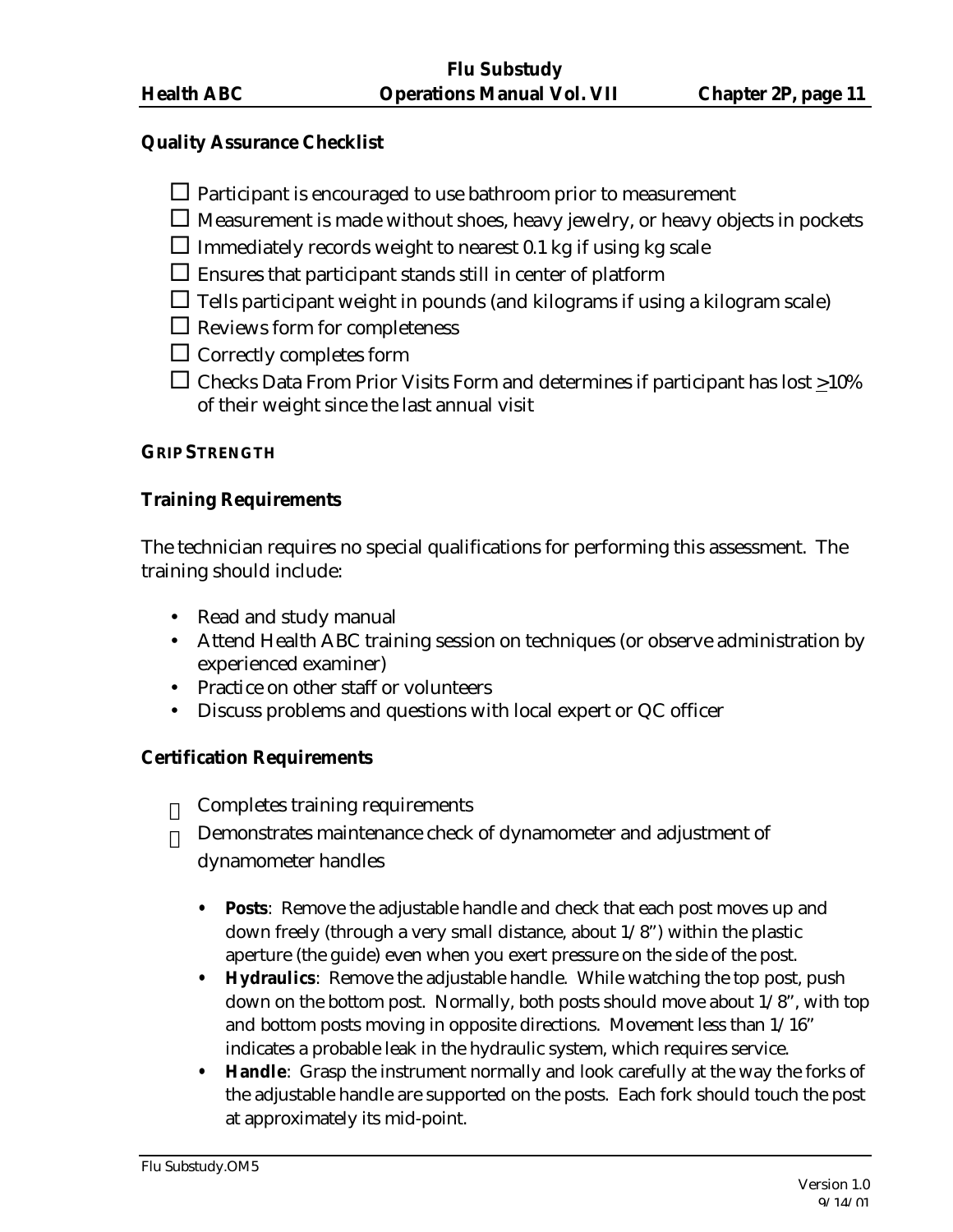**• Peak-Hold Needle**: Check for excessive friction in the peak-hold assembly by turning the peak-hold knob counter-clockwise. If the peak-hold needle causes the gauge needle to move, return the gauge for service. If the peak hold needle is knocked off its support pin, it can readily be repositioned. Unscrew the crystal and turn it upside down. Locate the brass pin in the center of the crystal (the pin is part of the chrome knob on the outside of the crystal). Locate the slot on the brass pin and place the peak-hold needle into this slot.

#### Demonstrates the calibration check procedures

- Every week: Check the calibration of the grip strength dynamometer by hanging 5 kg and 20 kg (or 10 lb and 50 lb) weights across the handle using two velcro straps, one strap on each side of the dynamometer handle, or one wide strap that covers the whole handle. Lift the weights slowly from the floor while they are strapped to the dynamometer handle and record the maximum kilograms registered. The lifting motion should be very slow and smooth, and the weight should remain evenly distributed between the two sides of the handle. Repeat the procedure three times and record each result.
- Average the three calibration trials. The dynamometer should be accurate within  $\pm$  2 kgs for the average of the three calibration trials. If the calibration check is not within these limits, notify the QC officer.
- Recites exclusions
	- Has undergone fusion, arthroplasty, tendon repair, synovectomy, or other related surgery of the upper extremity in the past 3 months.
- $\equiv$  Conducts exam on two volunteers while being observed by QC officer:
	- According to protocol, as demonstrated by completed QC checklist
	- $\angle$  ± 2 kgs on repeat assessment of volunteer

#### **Quality Assurance Checklist**

- $\Box$  Participant is asked about recent surgery on hands
- $\square$  Participant is asked about pain and arthritis in hands
- $\Box$  Correct instructions are given while demonstrating procedure
- $\Box$  Recording dial is reset to zero after sub maximal practice
- $\Box$  Sub maximal practice; grip adjusted if necessary
- $\Box$  Forearm is resting on table, elbow bent to approximate right angle
- $\square$  Standard encouragement (motivation and feedback) is offered to participant
- $\Box$  Recording dial (peak hold needle) reset to zero after first trial
- $\square$  Measurement is taken twice on each side (unless contra-indicated)
- $\Box$  Key points from script delivered clearly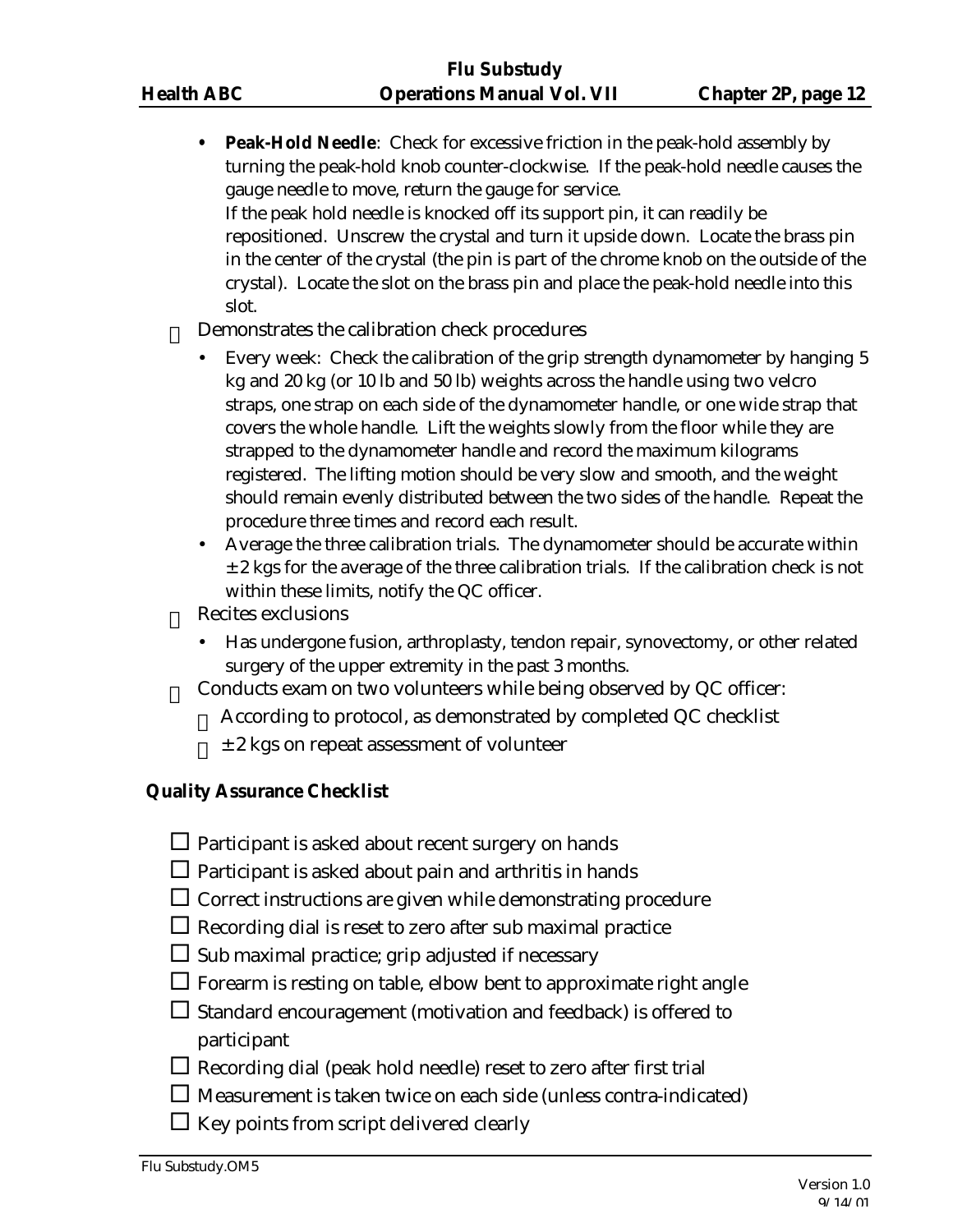$\square$  Reviews form for completeness

 $\Box$  Correctly completes form

#### **PERFORMANCE TESTS**

#### **Training Requirements**

The examiner requires no special qualifications or experience to perform this assessment. Training should include:

- Read and study manual
- Attend Health ABC training session on techniques (or observe administration by experienced examiner)
- Practice on other staff or volunteers
- Discuss problems and questions with local expert or QC officer

# **Certification Requirements**

- Completes training requirements
- Recites exclusions
	- problems from recent surgery, injury, or other health conditions that would prevent participant from standing up from a chair, standing on one leg, or walking
	- participant feels it would be unsafe to try test
- $\equiv$  Conducts exam on two volunteers while being observed by QC officer:
	- According to protocol, as demonstrated by completed QC checklist
	- $\equiv$  Times within  $\pm$  1 s of QC officer, step counts agrees with QC officer
	- Assessment of "deviations" on narrow walks agrees with QC officer

# **Quality Assurance Checklist**

# **Standing balance**

Semi-tandem stand

- $\square$  Script correctly and clearly delivered
- $\Box$  Correctly demonstrates position
- $\square$  Timing started coincident with participant release and stopped when participant took a step or held on
- $\Box$  If task was not performed, recorded reasons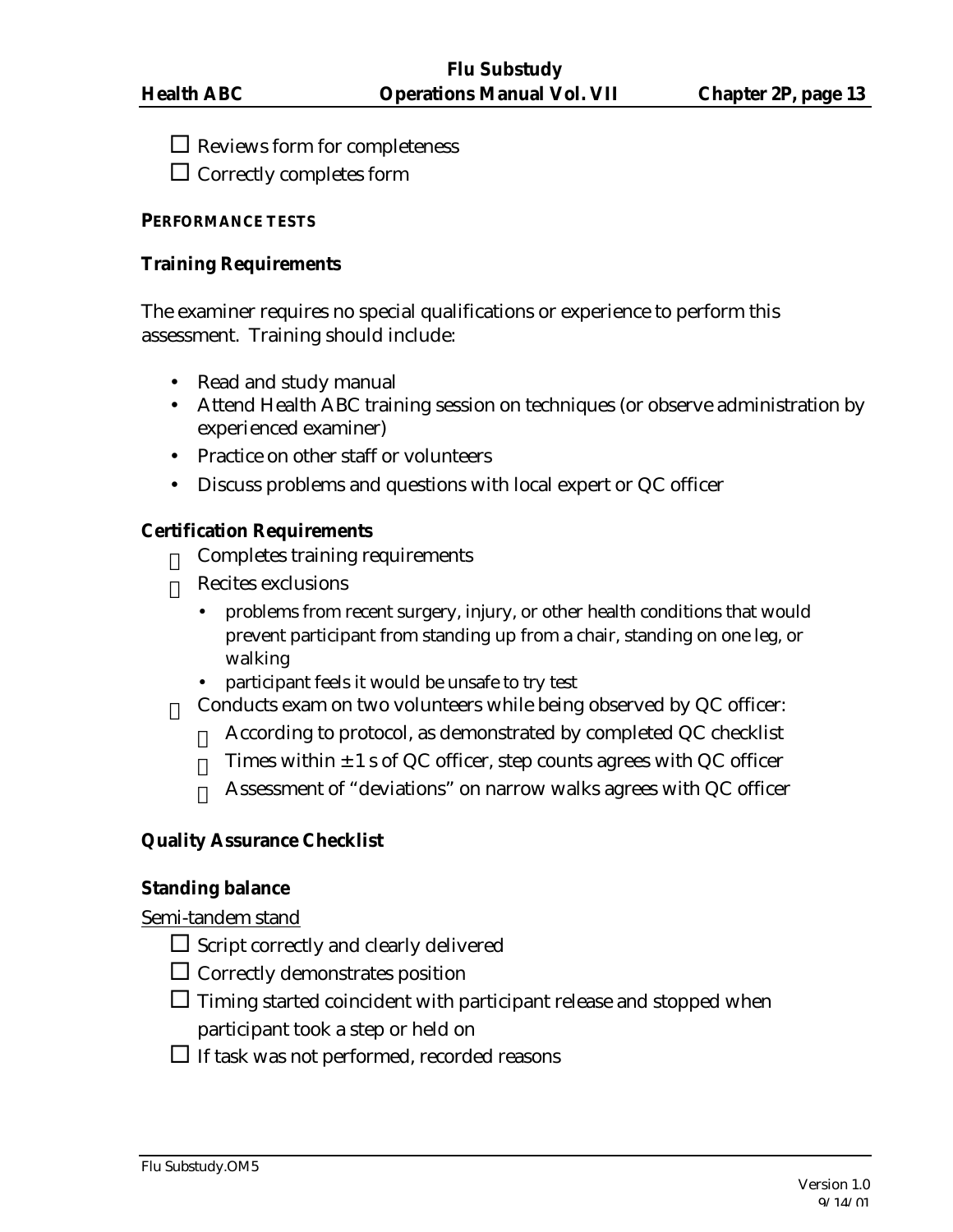# Tandem stand

 $\square$  Script correctly and clearly delivered

 $\Box$  Correctly demonstrates position

 $\square$  Timing started coincident with participant release and stopped when

participant took a step or held on

 $\Box$  If task is not performed, records reasons

 $\Box$  Repeats (second trial)

# One-leg stand

 $\square$  Script is correctly and clearly delivered

 $\Box$  Correctly demonstrates position

 $\Box$  Timing starts coincident with participant release and stops when

participant takes a step or holds on

 $\Box$  If task is not performed, records reasons

 $\Box$  Repeats (second trial)

# **Chair stands**

- $\Box$  Back of chair is against a wall
- $\Box$  Script is correctly and clearly delivered for each test
- $\Box$  Correctly demonstrates single stand, emphasizing
	- keeping arms tight across chest
- $\square$  Correctly demonstrates two stands, emphasizing
	- full stand and return to complete sit
- $\square$  Says "ready, go." for each test
- $\Box$  Counts each chair stand, and stops timing after participant sits down on fifth stand
- $\Box$  Records and explains unusual values
- $\Box$  If tasks are not performed, codes and explains reasons

### **4-meter Walk**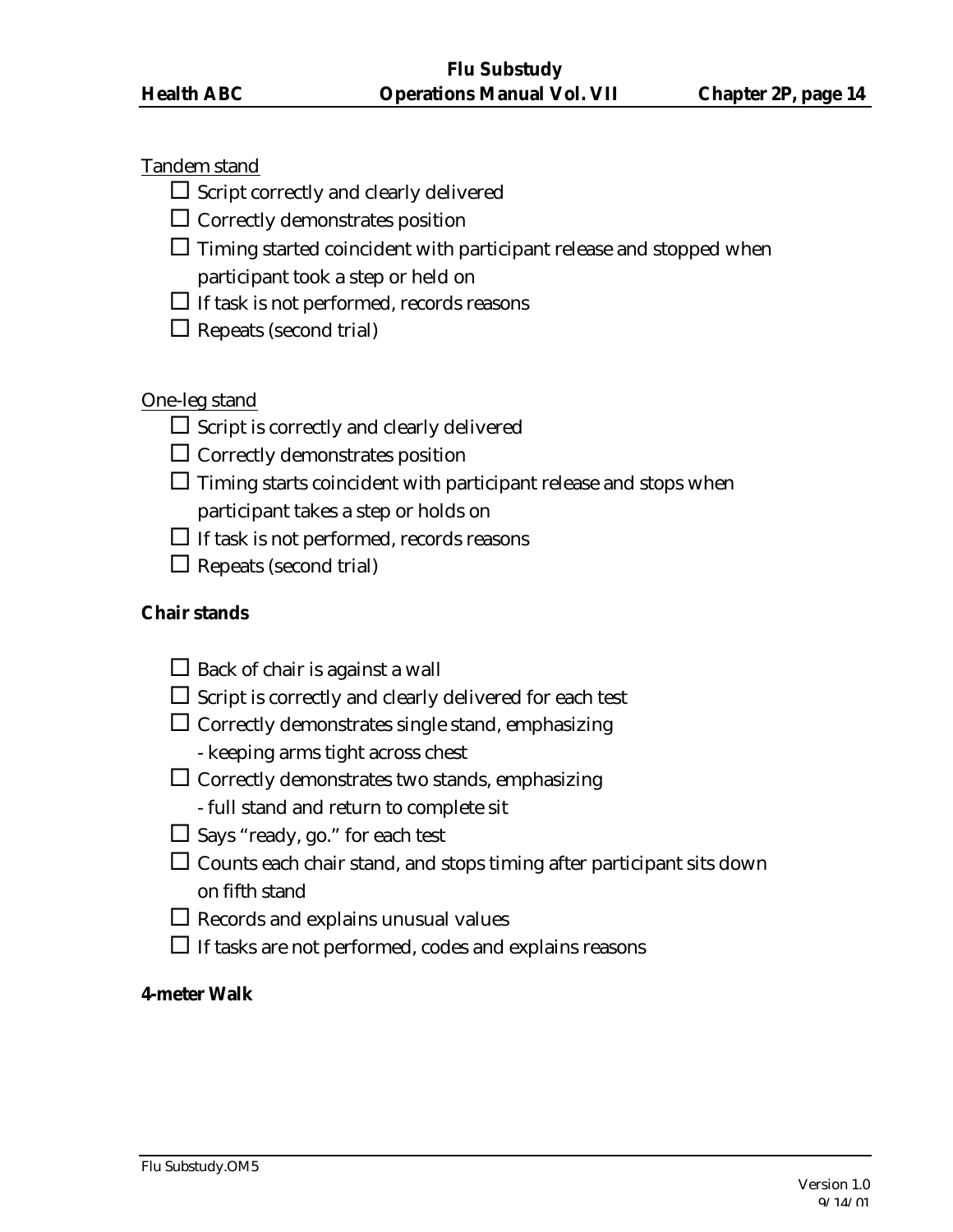$\square$  Main points of script correctly and clearly delivered

 $\Box$  Correctly demonstrates

 $\square$  Toes touching start line

 $\square$  Timing starts coincident with participant's first footfall

- $\Box$  Repeats (second trial)
- $\Box$  Rapid pace is correctly tested

# **ISOMETRIC CHAIR**

# **Training**

The examiner requires no special qualifications or experience to perform this assessment. Training should include:

- observe measurement by experienced examiner
- read manufacturer's user's guide and Health ABC operations manual to understand:
	- the proper use of equipment
	- the proper calibration and adjustment of equipment
	- exclusions and safety considerations
	- detailed testing procedures
- practice on colleagues and volunteers who have no previous knowledge of the protocol

# **Certification Requirements**

- Completed training requirements
- Recited exclusion criterion (Bilateral knee replacement)
- Recited stop criterion (Knee pain that stops the participant from pushing hard)

# **Quality Assurance Checklist**

- $\Box$  Participant is questioned regarding knee replacement
- $\Box$  Checks Data from Prior Visits report to determine side to test
- $\square$  Participant is correctly positioned in chair with knee joint at a 90-degree angle
- $\Box$  Appropriate connecting rod is chosen and recorded on data collection form
- $\Box$  Vertical seat adjustment correctly made
- $\Box$  Back support is moved to provide maximum lower back support
- $\square$  Sensor is parallel with the shaft of the participant's thigh
- $\square$  Padding is placed under the non-tested knee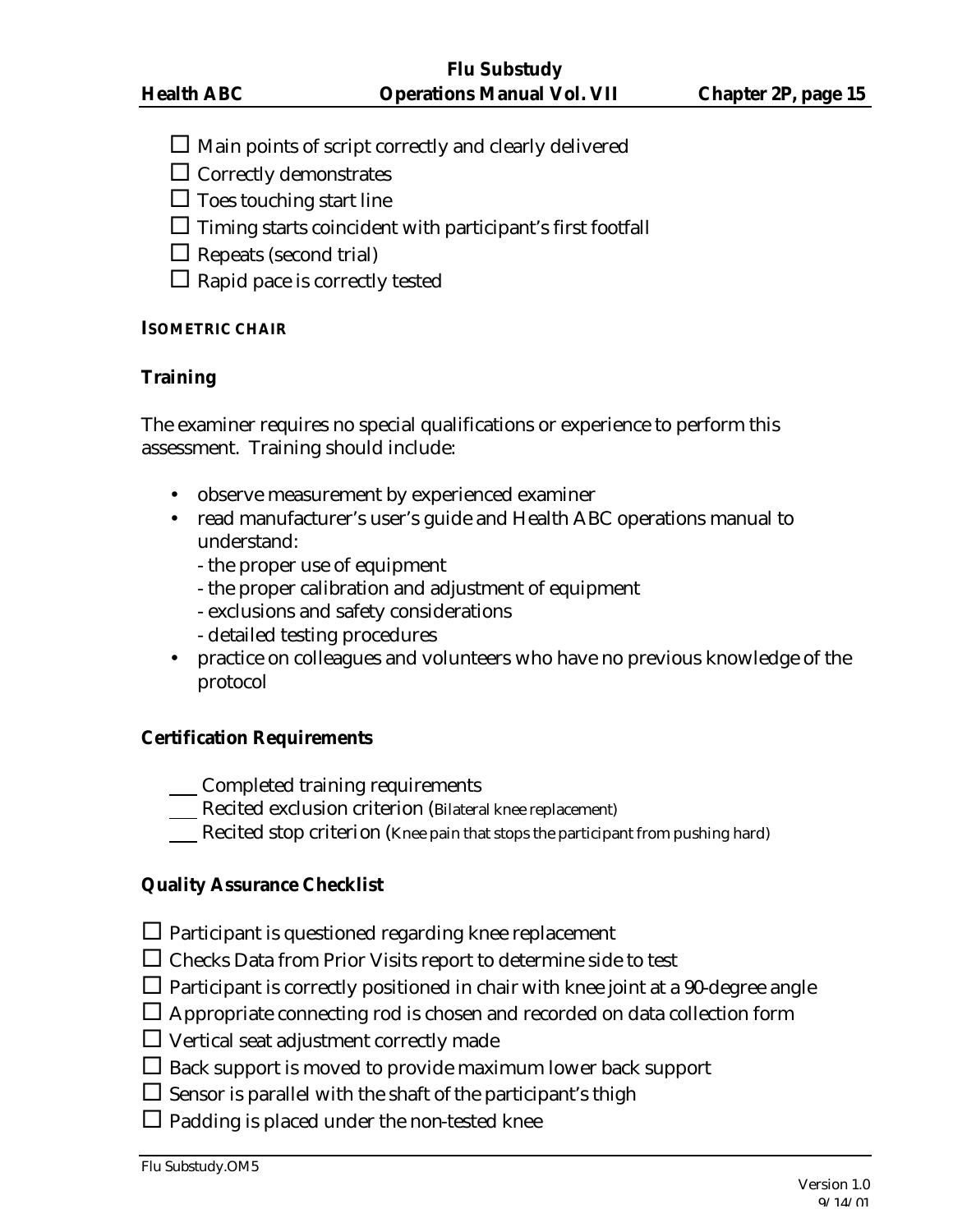- $\Box$  Participant is strapped into chair properly
- $\square$  Lower leg length is measured from mid-knee joint to base of the trolley
- $\square$  Kim-wipe is placed on the trolley heel
- $\Box$  Participant's heel correctly is placed into the trolley and strapped into place using shin pad (not too tight)
- $\Box$  Performs final check for participant positioning (90 degree angle, thigh parallel to connecting rod)
- $\Box$  Practice trial is completed successfully
- $\square$  Standard level of encouragement (motivation and feedback) is offered to participant
- $\square$  Key points from script are stated and clearly delivered
- $\square$  25 seconds passed between each trial
- $\square$  Data is completely and accurately recorded:
	- $\Box$  leg being tested
	- $\Box$  leg length
	- $\square$  maximum torque
	- $\square$  maximum rate torque
	- $\square$  reaction time
	- $\Box$  time to 50% MVTD
	- $\square$  if test not performed, why?
- $\square$  Form is correctly filled out
- $\square$  Reviews form for completeness